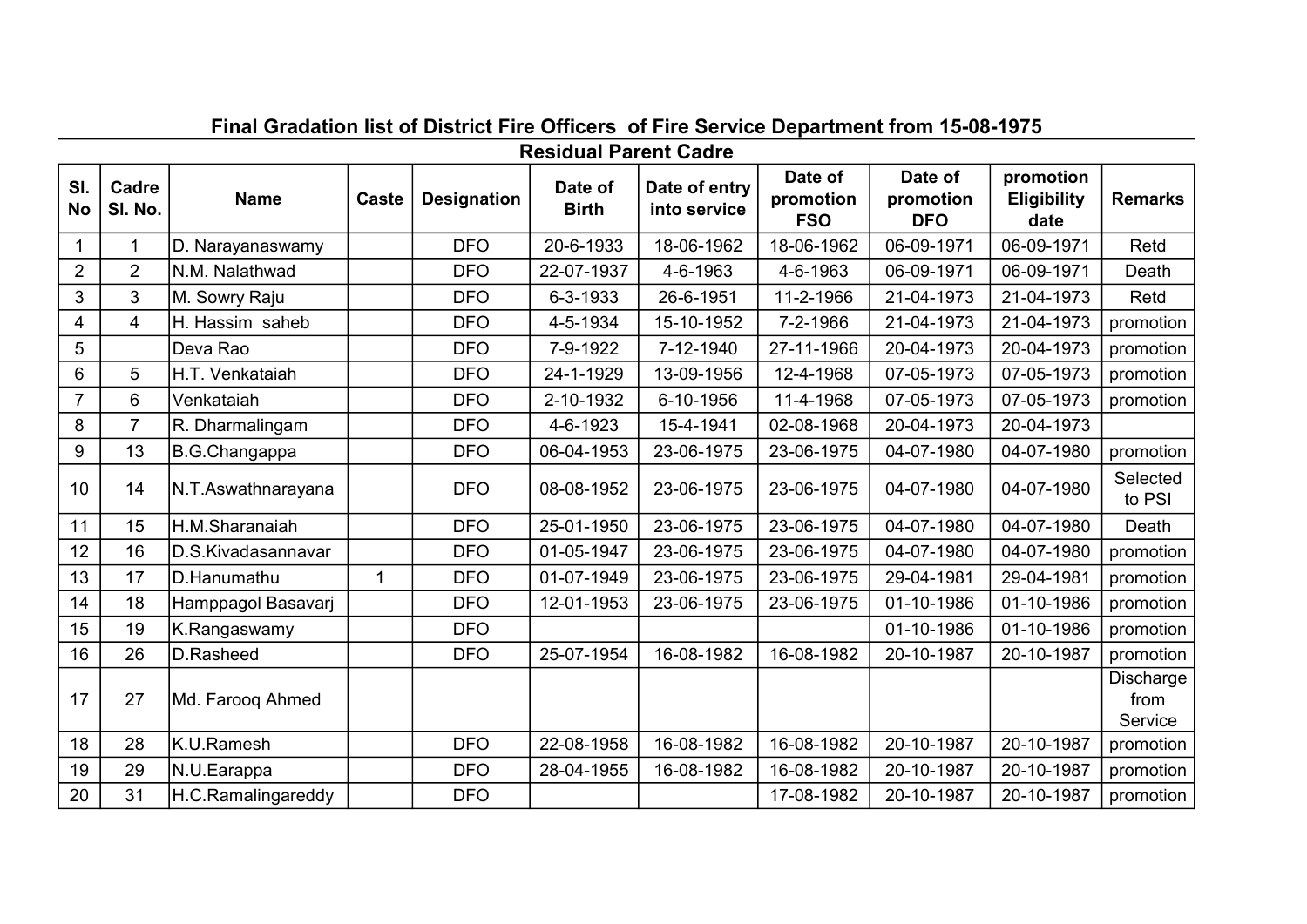| 21 | 32 | Inayathulla Badabade    |       | <b>DFO</b> | 22-0-1955  | 16-09-1982 | 16-08-1982 | 02-11-1987 | 02-11-1987 | promotion |
|----|----|-------------------------|-------|------------|------------|------------|------------|------------|------------|-----------|
| 22 | 33 | N.R.Markandeya          |       | <b>DFO</b> | 13-06-1958 | 07-07-1986 | 07-07-1986 | 22-07-1991 | 22-07-1991 | promotion |
| 23 | 34 | H.S.Varadarajan         |       | <b>DFO</b> | 26-05-1959 | 07-07-1986 | 07-07-1986 | 22-07-1991 | 22-07-1991 | promotion |
| 24 | 35 | K.Srinivas              |       | <b>DFO</b> | 26-10-1955 | 07-07-1986 | 07-07-1986 | 22-07-1991 | 22-07-1991 | promotion |
| 25 | 36 | <b>B.Ramaswamy</b>      |       | <b>DFO</b> | 06-02-1954 | 07-07-1986 | 07-07-1986 | 22-07-1991 | 22-07-1991 | promotion |
| 26 | 37 | K.Shivakumar            |       | <b>DFO</b> | 23-07-1963 | 07-07-1986 | 07-07-1986 | 22-07-1991 | 22-07-1991 | promotion |
| 27 | 38 | M.Sridhar               |       | <b>DFO</b> | 25-05-1959 | 07-07-1986 | 07-07-1986 | 22-07-1991 | 22-07-1991 | Death     |
| 28 | 39 | H.S.Siddaraju           | JRCE1 | <b>DFO</b> | 01-07-1959 | 07-07-1986 | 07-07-1986 | 22-07-1991 |            | Death     |
| 29 | 40 | Fazlur Rahan Shrif      |       | <b>DFO</b> | 20-06-1959 | 07-10-1987 | 07-10-1987 | 17-10-1992 | 17-10-1992 | promotion |
| 30 | 46 | Mahadevappa             |       | <b>DFO</b> | 08-06-1946 | 14-05-1967 | 11-06-1988 | 06-07-1993 | 06-07-1993 |           |
| 31 | 44 | H.P.Omkara gowda        |       | <b>DFO</b> | 03-03-1940 | 02-05-1964 | 17-06-1988 | 06-07-1993 | 06-07-1993 |           |
| 32 | 43 | P.R.Neelakante<br>Gowda |       | <b>DFO</b> | 07-03-1939 | 20-12-1961 | 17-06-1988 | 06-07-1993 | 06-07-1993 |           |
| 33 | 45 | U.M Shankar Rao         |       | <b>DFO</b> | 12-06-1943 | 01-11-1966 | 16-06-1988 | 26-02-1994 | 26-02-1994 |           |
| 34 | 48 | <b>B.Shantharam</b>     |       | <b>DFO</b> | 16-10-1938 | 08-05-1989 | 08-06-1989 | 18-06-1994 | 18-06-1994 |           |
| 35 | 49 | Choodaiah               |       | <b>DFO</b> | 05-12-1946 | 19-06-1967 | 08-06-1989 | 18-06-1994 | 18-06-1994 |           |
| 36 | 51 | G.Phillips              |       | <b>DFO</b> | 28-10-1945 | 27-10-1966 | 08-06-1989 | 18-06-1994 | 18-06-1994 |           |
| 37 | 57 | <b>Sundar Singh</b>     |       | <b>DFO</b> | 18-06-1944 | 17-07-1967 | 30-08-1989 | 18-06-1994 | 18-06-1994 | Retd      |
| 38 | 54 | Ramaiah                 | JRCE1 | <b>DFO</b> | 16-03-1944 | 07-01-1967 | 30-08-1989 | 16-08-1994 |            |           |
| 39 | 56 | H.Hanumanthappa         | JRCE2 | <b>DFO</b> | 28-04-1946 | 27-10-1966 | 30-08-1989 | 18-06-1994 |            | promotion |
| 40 | 52 | M.Ramaiah               | JRCE1 | <b>DFO</b> | 28-10-1945 | 27-10-1966 | 08-06-1989 | 18-06-1994 |            |           |
| 41 | 58 | V.Nagaraja              |       | <b>DFO</b> | 25-10-1945 | 02-03-1970 | 30-08-1989 | 18-06-1994 | 18-06-1994 |           |
| 42 | 60 | <b>B.Arjun</b>          | JRCE1 | <b>DFO</b> | 02-09-1947 | 31-07-1975 | 30-11-1991 | 19-10-1995 |            |           |
| 43 | 62 | N.Sashidara             |       | <b>DFO</b> | 12-07-1956 | 03-06-1976 | 30-11-1991 | 10-10-1995 | 10-10-1995 | promotion |
| 44 | 63 | Annegowda               |       | <b>DFO</b> | 10-10-1951 | 22-09-1972 | 30-11-1991 | 10-10-1995 | 10-10-1995 | promotion |
| 45 | 65 | P.G.Raju                |       | <b>DFO</b> | 08-06-1954 | 10-03-1977 | 30-11-1991 | 19-10-1995 | 19-10-1995 | promotion |
| 46 | 67 | Ramalingaswamy          | JRCE1 | <b>DFO</b> | 17-03-1946 | 25-05-1967 | 20-12-1991 | 19-10-1995 |            | Retd      |
| 47 | 68 | M.S.Mallikarjuna        |       | <b>DFO</b> | 03-09-1948 | 05-04-1967 | 20-12-1991 | 19-10-1995 | 19-10-1995 | Retd      |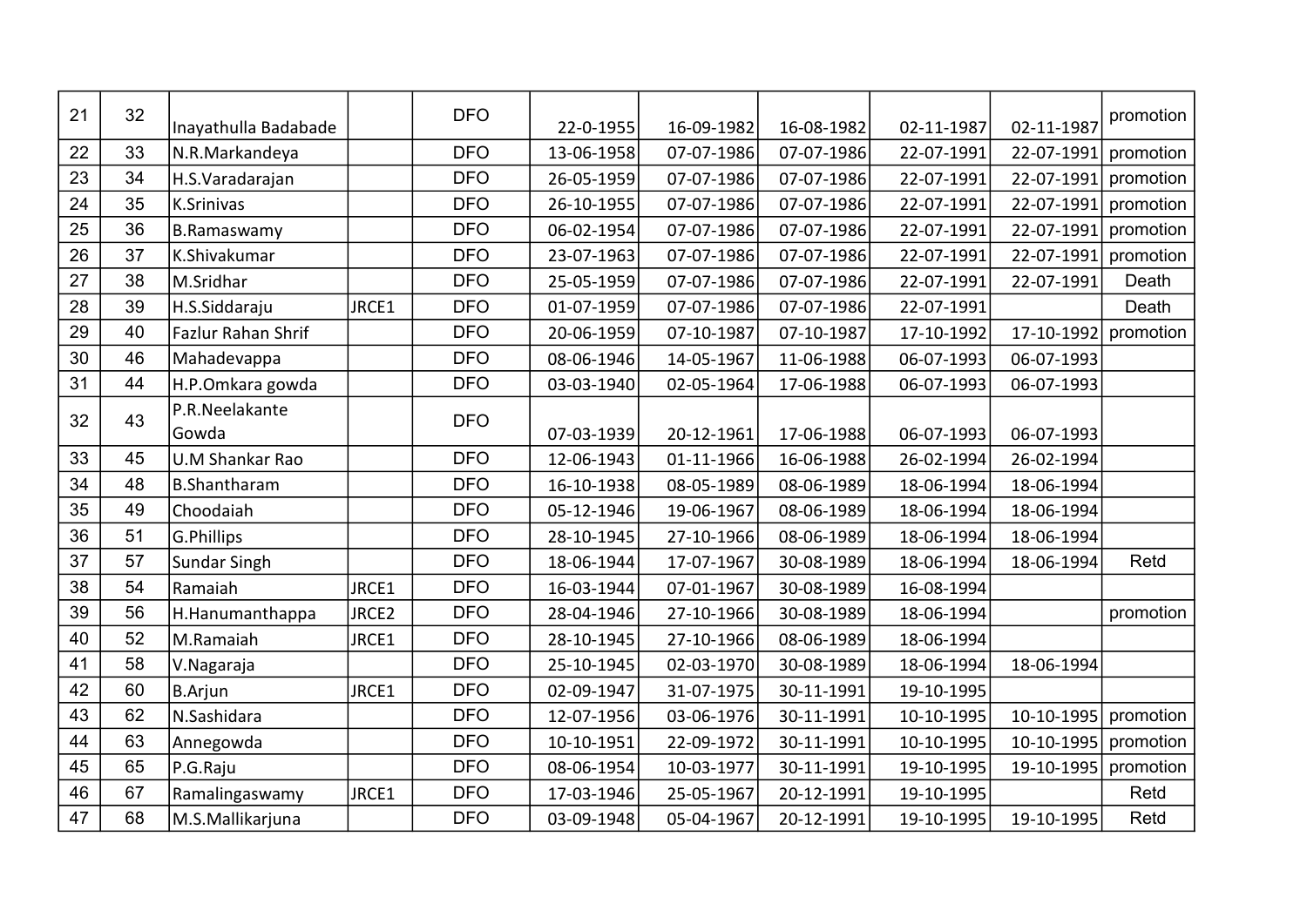| 48 | 69 | K.Umesha            |       | <b>DFO</b> | 02-02-1944 | 20-07-1971 | 20-12-1991 | 19-10-1995 | 19-10-1995 | Retd      |
|----|----|---------------------|-------|------------|------------|------------|------------|------------|------------|-----------|
| 49 | 61 | Siddaraju           | JRCE1 |            |            |            |            |            |            | Retd      |
| 50 | 42 | Lukappa             | JRCE1 | <b>DFO</b> | 01-07-1942 | 21-04-1960 | 23-10-1996 | 29-11-1991 |            | Retd      |
| 51 | 74 | H.Hanumanthaiah     | JRCE1 | <b>DFO</b> | 05-05-1949 | 17-08-1973 |            | 27-11-1996 |            | Retd      |
| 52 | 76 | G.Siddallingappa    |       | <b>DFO</b> |            |            |            | 27-11-1996 | 27-11-1996 | Retd      |
| 53 | 55 | V.Hanumathaiah      |       | <b>DFO</b> | 15-07-1948 | 08-10-1969 | 30-08-1989 | 18-09-1999 | 18-09-1999 | Retd      |
| 54 | 78 | R.Hanumanna         |       | <b>DFO</b> | 15-07-1945 | 20-06-1967 |            | 18-09-1999 | 18-09-1999 | Retd      |
| 55 | 79 | M.Rangappa          |       | <b>DFO</b> | 15-03-1945 | 04-05-1964 | 17-07-1993 | 18-09-1999 | 18-09-1999 | Retd      |
| 56 | 81 | D.M.Madaiah         | JRCE1 | <b>DFO</b> | 07-06-1946 | 17-09-1968 | 7/07/1993  | 18-09-1999 |            | Retd      |
| 57 | 84 | J.H.Ravishankar     |       | <b>DFO</b> | 13-01-1962 | 18-09-1993 | 18-09-1993 | 18-09-1999 | 18-09-1999 | promotion |
| 58 | 85 | T.N.Shivashankar    |       | <b>DFO</b> | 26-02-1968 | 18-09-1993 | 18-09-1993 | 18-09-1999 | 18-09-1999 | promotion |
| 59 | 86 | Yunis Ali Kouser    |       | <b>DFO</b> | 22-08-1965 | 18-09-1993 | 18-09-1993 | 18-09-1999 | 18-09-1999 | promotion |
| 60 | 87 | C.Gurulingaiah      |       | <b>DFO</b> | 01-06-1966 | 18-09-1993 | 18-09-1993 | 18-09-1999 | 18-09-1999 | promotion |
| 61 | 88 | B.N.Manjunath       |       | <b>DFO</b> | 12-12-1961 | 18-09-1993 | 18-09-1993 | 23-12-1999 | 23-12-1999 | promotion |
| 62 | 89 | T.L.Ramakrishna     |       | <b>DFO</b> | 08-10-1959 | 22-11-1993 | 22-11-1993 | 09-05-2000 | 09-05-2000 | promotion |
| 63 | 90 | M.R.Narasimhamurthy |       | <b>DFO</b> | 17-07-1960 | 18-09-1993 | 18-09-1993 | 09-05-2000 | 09-05-2000 | promotion |
| 64 | 91 | S.E.Lakkappa        |       | <b>DFO</b> | 01-06-1962 | 18-09-1993 | 18-09-1993 | 09-05-2000 | 09-05-2000 | promotion |
| 65 | 92 | Devaraj             |       | <b>DFO</b> | 19-07-1961 | 01-01-1994 | 01-01-1994 | 09-05-2000 | 09-05-2000 | promotion |
| 66 |    | F H Kurakundi       | JRCE2 | <b>DFO</b> | 01-07-1957 | 14-03-1989 | 14-03-1989 | 29-12-1999 |            | promotion |
| 67 | 93 | C.Basavanna         | JRCE1 | <b>DFO</b> | 10-05-1961 | 18-09-1993 | 18-09-1993 | 22-09-2000 |            | promotion |
| 68 | 94 | <b>Eswar Naik</b>   | JRCE1 | <b>DFO</b> | 21-05-1967 | 22-09-1993 | 22-09-1993 | 22-09-2000 |            | promotion |
| 69 | 95 | R.Mahesh            |       | <b>DFO</b> | 15-02-1966 | 18-09-1993 | 18-09-1993 | 16-01-2000 | 16-01-2000 | promotion |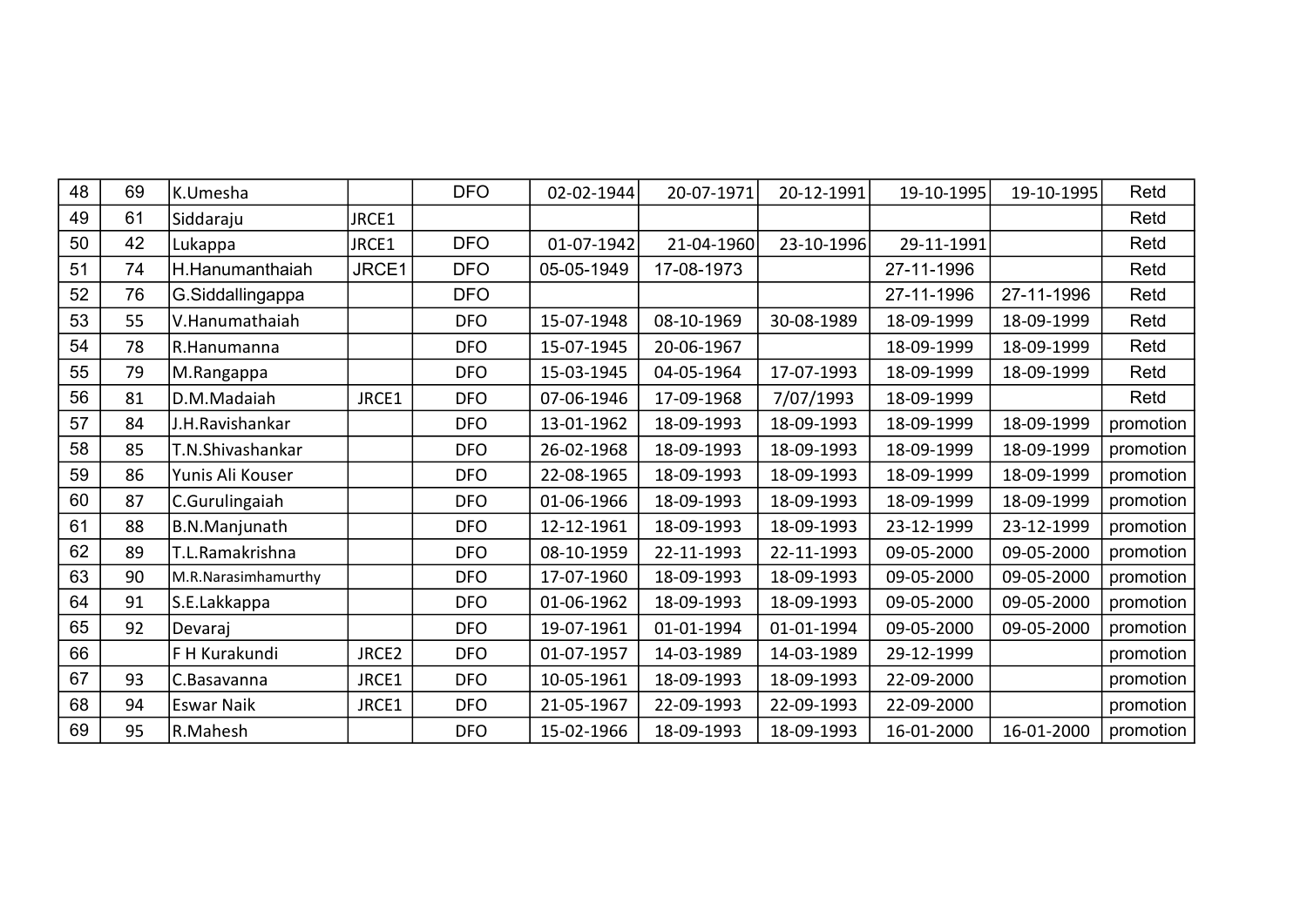| 70 | 96  | M.G.Vijay Kumar        |       | <b>DFO</b> | 19-04-1961 | 18-09-1993 | 18-09-1993 | 27-02-2001 | 27-02-2001 | promotion    |
|----|-----|------------------------|-------|------------|------------|------------|------------|------------|------------|--------------|
| 71 | 117 | K.Shankarappa          | JRCE1 | <b>DFO</b> | 20-09-1954 | 24-05-1976 | 24-05-1976 | 05-02-2002 |            | promotion    |
| 72 | 120 | U.Jaya                 | JRCE1 | <b>DFO</b> | 15-03-1960 | 27-03-1980 | 27-03-1980 | 15-04-2002 |            | <b>DEATH</b> |
| 73 | 114 | B. Obanna              | JRCE2 | <b>DFO</b> |            |            |            |            |            | promotion    |
| 74 | 122 | Kemapaiah              | JRCE1 | <b>DFO</b> | 06-07-1949 | 09-03-1970 | 09-03-1970 | 22-04-2003 |            | Retd         |
| 75 | 75  | K.Halappa              |       | <b>DFO</b> |            |            | 18-09-1993 | 02-02-2003 | 02-02-2003 | promotion    |
| 76 | 97  | C Devaraj              |       | <b>DFO</b> | 25-09-1955 | 17-08-1982 | 17-08-1982 | 22-04-2003 | 22-04-2003 | promotion    |
| 77 | 98  | R Ramesh               |       | <b>DFO</b> | 14-07-1965 | 18-09-1993 | 18-09-1993 | 22-04-2003 | 22-04-2003 | promotion    |
| 78 | 99  | S Ravi prasad          |       | <b>DFO</b> | 28-04-1965 | 18-09-1993 | 18-09-1993 | 22-04-2003 | 22-04-2003 | promotion    |
| 79 | 100 | K.Srikanth             |       | <b>DFO</b> | 26-12-1969 | 18-09-1993 | 18-09-1993 | 17-11-2003 | 17-11-2003 | promotion    |
| 80 | 101 | T.R.Puttaiah           |       | <b>DFO</b> | 20-05-1965 | 18-09-1993 | 18-09-1993 | 17-11-2003 | 17-11-2003 | promotion    |
| 81 | 102 | H.L.Prakash            |       | <b>DFO</b> | 19-03-1960 | 18-09-1993 | 18-09-1993 | 17-11-2003 | 17-11-2003 | promotion    |
| 82 | 112 | G.Basavaraju           |       | <b>DFO</b> |            |            |            | 25-04-2005 | 25-04-2005 | Retd         |
| 83 | 113 | N.Shivaraudrappa       |       | <b>DFO</b> |            |            |            | 25-04-2005 | 25-04-2005 | Retd         |
| 84 | 115 | K.Manjunatha Rao       |       | <b>DFO</b> | 18-06-1951 | 22-08-1971 | 22-08-1971 | 25-04-2005 | 25-04-2005 | Retd         |
| 85 | 116 | Shivappa Gowda         |       | <b>DFO</b> | 18-09-1955 | 14-03-1980 | 14-03-1980 | 25-04-2005 | 25-04-2005 | retd         |
| 86 | 119 | B.Chakrapani           |       | <b>DFO</b> |            |            |            | 25-04-2005 | 25-04-2005 | retd         |
| 87 |     | N.Siddalingaiah        | JRCE1 | <b>DFO</b> |            |            |            | 25-04-2005 |            | Retd         |
| 88 | 121 | R.Nanjunadappa         |       | <b>DFO</b> |            |            |            | 05-10-2005 | 05-10-2005 | retd         |
| 89 | 126 | K.H.Lingaiah           |       | <b>DFO</b> |            |            |            | 05-10-2005 | 05-10-2005 | retd         |
| 90 | 130 | K.Narayanaswamy        |       | <b>DFO</b> | 04-03-1955 | 24-05-1976 |            | 09-08-2007 | 09-08-2007 | Retd         |
| 91 | 131 | S.Nanjunadappa         |       | <b>DFO</b> | 15-12-1954 | 08-11-1974 |            | 09-08-2007 | 09-08-2007 | Retd         |
| 92 | 136 | G.Thippeswamy          | JRCE1 | <b>DFO</b> | 12-05-1970 | 20-09-2002 | 20-09-2002 | 05-10-2005 | 05-10-2005 | promotion    |
| 93 | 137 | P S Jayaramaiah        | JRCE2 | <b>DFO</b> | 01-06-1970 | 20-09-2002 | 20-09-2002 | 05-10-2005 | 05-10-2005 | promotion    |
| 94 | 138 | <b>B.M.Thirumalesh</b> | JRCE2 | <b>DFO</b> | 25-12-1965 | 20-09-2002 | 20-09-2002 | 12-10-2007 |            |              |
| 95 | 133 | H.S. Palakshappa       |       | <b>DFO</b> | 09-03-1955 | 04-11-1981 |            | 29-12-2008 | 29-12-2008 | Retd         |
| 96 |     | H.B.Basavraju          | JRCE1 | <b>DFO</b> | 01-05-1955 | 01-11-1974 |            | 29-12-2008 |            | Retd         |
| 97 | 139 | H.M.Shivane Gowda      |       | <b>DFO</b> | 16-10-1957 | 01-08-1978 |            | 30-08-2011 |            |              |
| 98 | 140 | K.Nagaraju             |       | <b>DFO</b> |            |            |            |            |            | <b>DEATH</b> |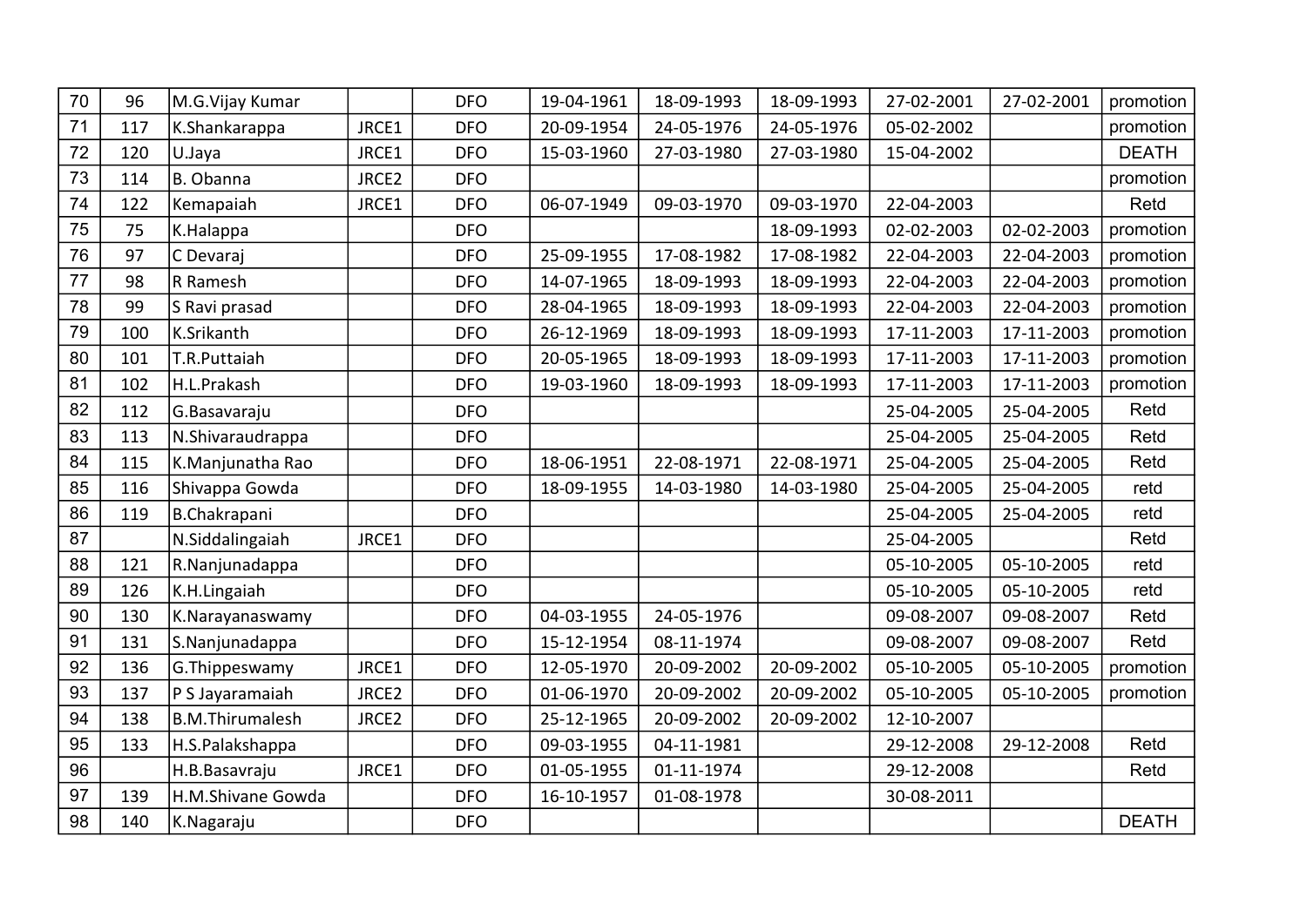| 99  | 141 | Govindhaiah              |              | <b>DFO</b> | 25-04-1958 | 02-09-1982 |            | 30-08-2011 | 30-08-2011 |      |
|-----|-----|--------------------------|--------------|------------|------------|------------|------------|------------|------------|------|
| 100 | 142 | N.Narasimha Murthy       | $\mathbf{1}$ | <b>DFO</b> | 25-06-1962 | 09-02-1983 | 26-07-2006 | 30-08-2011 | 30-08-2011 |      |
| 101 | 143 | Babu                     |              | <b>DFO</b> | 15-06-1952 | 23-08-1982 |            | 30-08-2011 | 30-08-2011 | Retd |
| 102 | 144 | K.N.Ramachadraiah        |              | <b>DFO</b> | 12-03-1955 | 01-08-1982 |            | 30-08-2011 | 30-08-2011 | Retd |
| 103 | 146 | K.Sannamarappa           |              | <b>DFO</b> | 01-11-1955 | 20-08-1982 |            | 30-08-2011 | 30-08-2011 | retd |
| 104 | 147 | M.B.Puttasubbappa        |              | <b>DFO</b> | 29-10-1956 | 02-02-1983 |            | 30-08-2011 | 30-08-2011 | Retd |
| 105 | 149 | M.Shashidharamurthy      |              | <b>DFO</b> | 15-06-1983 | 02-08-1979 |            | 30-08-2011 | 30-08-2011 | Retd |
| 106 | 150 | P.Sukumar                |              | <b>DFO</b> | 10-07-1956 | 05-11-1981 |            | 29-11-2011 | 29-11-2011 | Retd |
| 107 | 152 | T.B.Madappa              | JRCE1        | <b>DFO</b> | 10-05-1954 | 10-09-1979 |            | 30-08-2011 |            | Retd |
| 108 | 153 | Rudre Gowda              |              | <b>DFO</b> | 04-11-1956 | 01-05-1980 |            | 29-11-2011 | 29-11-2011 | Retd |
| 109 | 158 | S.D.Ashok Babu           |              | <b>DFO</b> | 21-08-1962 | 27-01-1989 |            | 29-11-2011 | 29-11-2011 | Retd |
| 110 | 160 | Gangahara Naidu          |              | <b>DFO</b> | 10-09-1954 | 14-02-1983 |            | 29-11-2011 | 29-11-2011 | Retd |
| 111 | 159 | Maruthi                  |              | <b>DFO</b> | 22-01-1964 | 03-02-1983 |            | 30-05-2012 | 30-05-2012 |      |
| 112 |     | Devaraju                 | JRCE1        | <b>DFO</b> | 18-03-1959 | 30-09-1982 |            | 29-12-2012 |            |      |
| 113 | 160 | <b>B.H.Ramanne Gowda</b> |              | <b>DFO</b> | 15-06-1955 | 01-08-1978 |            | 30-05-2012 | 30-05-2012 | Retd |
| 114 | 169 | K.R.Veerabhdraiah        |              | <b>DFO</b> | 05-05-1955 | 16-08-1982 |            | 30-05-2012 | 30-05-2012 | Retd |
| 115 | 154 | Amruth                   |              | <b>DFO</b> | 15-04-1954 | 22-07-1981 |            | 29-12-2012 | 29-12-2012 | Retd |
| 116 | 161 | M.Puttaswamy             |              | <b>DFO</b> | 15-02-1958 | 01-05-1980 |            | 29-12-2012 | 29-12-2012 |      |
| 117 | 165 | M.Jayanna                |              | <b>DFO</b> | 02-05-1956 | 16-08-1982 |            | 29-12-2012 | 29-12-2012 | Retd |
| 118 | 166 | T.Parthasararhi          |              | <b>DFO</b> | 04-02-1959 | 03-02-1983 |            | 29-12-2012 | 29-12-2012 |      |
| 119 | 176 | Obaiah Moulya            |              | <b>DFO</b> | 16-07-1956 | 14-03-1980 |            | 04-02-2013 | 04-02-2013 | Retd |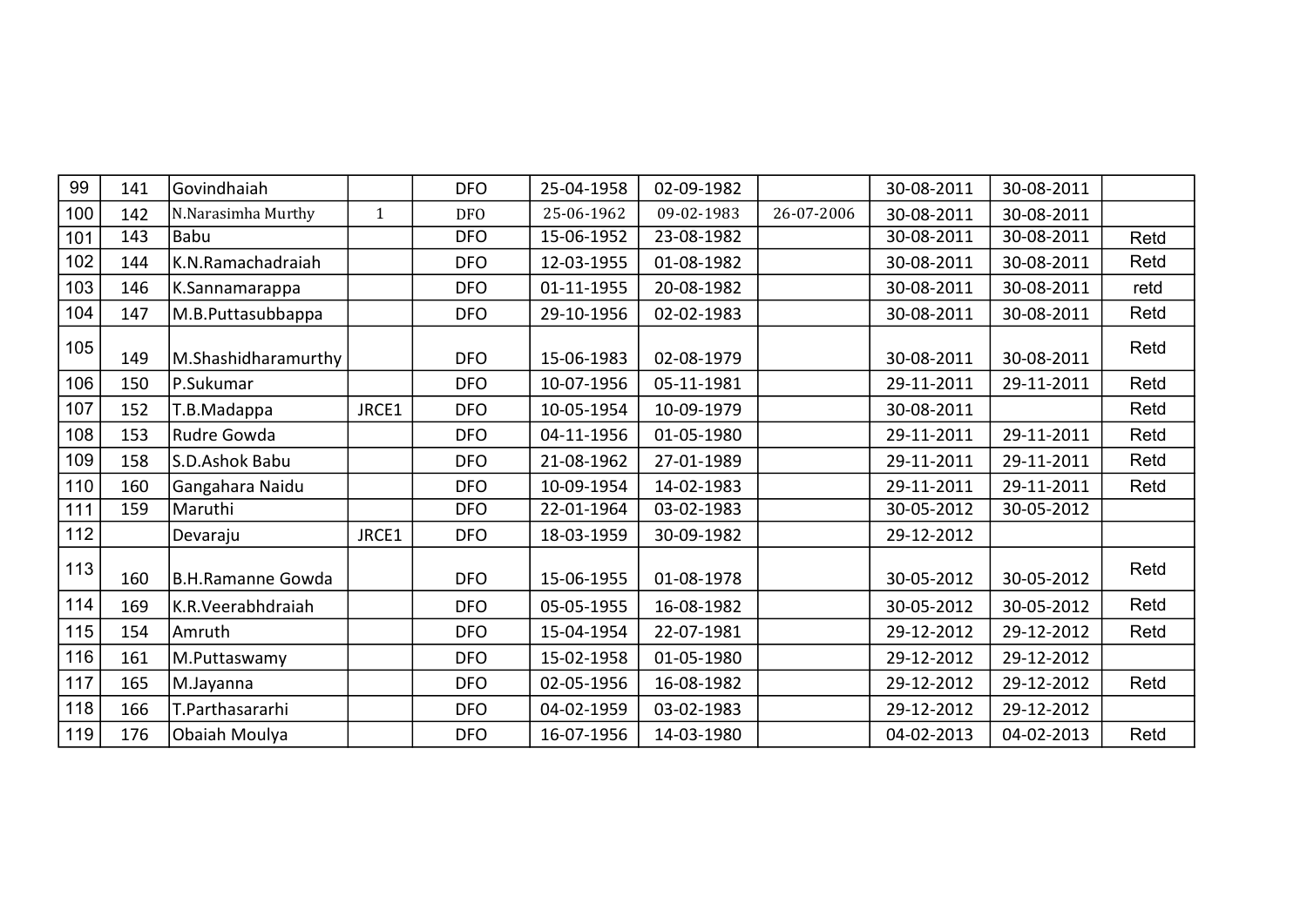| 120 | 177 | B.Shekar           |       | <b>DFO</b> | 11-10-1959 | 27-04-1988 |           | 05-02-2013 | 05-02-2013 |      |
|-----|-----|--------------------|-------|------------|------------|------------|-----------|------------|------------|------|
| 121 | 180 | Amunulla Khan      |       | <b>DFO</b> | 17-05-1958 | 07-02-1983 |           | 07-02-2013 | 07-02-2013 |      |
| 122 | 178 | Channaveerashetty  |       | <b>DFO</b> | 06-02-1955 | 14-03-1980 |           | 30-04-2003 | 30-04-2003 | Retd |
| 123 | 189 | K.M.Puttaswamy     |       | <b>DFO</b> | 01-03-1983 | 09-06-2008 |           | 12-08-2013 | 12-08-2013 |      |
| 124 | 181 | Mahadev            |       | <b>DFO</b> | 01-06-1961 | 30-04-1988 |           | 27-12-2013 | 27-12-2013 |      |
| 125 | 185 | Veerabhdraiah      | JRCE1 | <b>DFO</b> | 04-05-1955 | 01-05-1980 |           | 30-05-2012 |            | Retd |
| 126 | 186 | A.K.Chowdappa      | JRCE1 | <b>DFO</b> | 27-07-1956 | 05-11-1981 |           | 29-11-2011 |            | retd |
| 127 | 187 | M.A.Chandraiah     | JRCE1 | <b>DFO</b> | 08-01-1960 | 01-05-1980 |           | 29-12-2012 |            |      |
| 128 | 188 | N.Parameshwar      | JRCE1 | <b>DFO</b> | 29-06-1958 | 01-02-1993 |           | 06-02-2013 |            |      |
| 129 | 190 | H.M.Vasanthkumar   |       | <b>DFO</b> | 26-05-1984 | 16-02-2008 | <b>DR</b> | 27-12-2013 | 27-12-2013 |      |
| 130 | 191 | H.M.Shivakumarswam |       | <b>DFO</b> |            | 11-06-2008 | <b>DR</b> | 27-12-2013 | 27-12-2013 |      |
| 131 |     |                    |       |            | 20-07-1981 |            | <b>DR</b> |            |            |      |
|     | 192 | K.V.Manjunath      |       | <b>DFO</b> | 28-07-1984 | 16-02-2008 |           | 27-12-2013 | 27-12-2013 |      |
| 132 | 193 | M.Shankar          |       | <b>DFO</b> | 18-07-1983 | 17-02-2008 | <b>DR</b> | 27-12-2013 | 27-12-2013 |      |
| 133 | 194 | Basavaprabusharma  |       | <b>DFO</b> | 12-08-1983 | 18-02-2008 | <b>DR</b> | 27-12-2013 | 27-12-2013 |      |
| 134 | 195 | M.Siddaraju        |       | <b>DFO</b> | 13-07-1983 | 09-06-2008 | <b>DR</b> | 27-12-2013 | 27-12-2013 |      |
| 135 | 196 | K.P.Naveen Kumar   |       | <b>DFO</b> | 22-10-1983 | 16-02-2008 | <b>DR</b> | 19-09-2014 | 19-01-2015 |      |
| 136 | 197 | H.M.Sidde Gowda    |       | <b>DFO</b> | 10-07-1983 | 16-02-2008 | <b>DR</b> | 19-01-2015 | 19-01-2015 |      |
| 137 | 198 | Vinayak Kalguttar  |       | <b>DFO</b> | 04-10-1982 | 11-06-2008 | <b>DR</b> | 19-01-2015 | 19-01-2015 |      |
| 138 | 199 | K.P.Gururaj        |       | <b>DFO</b> | 22-05-1983 | 16-02-2008 | <b>DR</b> | 19-01-2015 | 19-01-2015 |      |
| 139 | 200 | K.Hemanth Kumar    | JRCE1 | <b>DFO</b> | 04-07-1984 | 16-02-2008 | <b>DR</b> | 19-09-2014 |            |      |
| 140 | 201 | Vinayak Hattekar   |       | <b>DFO</b> | 28-06-1983 | 16-05-2008 | <b>DR</b> | 19-01-2015 | 19-01-2015 |      |
| 141 | 202 | Ganesh S. Vernekar |       | <b>DFO</b> | 22-07-1982 | 09-06-2008 | <b>DR</b> | 19-01-2015 | 19-01-2015 |      |
| 142 | 203 | P.Chandan          | JRCE1 | <b>DFO</b> | 02-04-1984 | 09-06-2008 | <b>DR</b> | 19-01-2015 |            |      |
| 143 | 204 | Somashekar.V.Agadi |       | <b>DFO</b> | 25-04-1985 | 09-06-2008 | <b>DR</b> | 11-11-2015 | 11-11-2015 |      |
| 144 | 205 | K.S.Jagadish       |       | <b>DFO</b> | 12-04-1985 | 16-02-2008 | <b>DR</b> | 11-11-2015 | 11-11-2015 |      |
| 145 | 207 | P.M.Nagesh         |       | <b>DFO</b> | 08-06-1981 | 07-06-2008 | <b>DR</b> | 11-11-2015 | 11-11-2015 |      |
| 146 | 208 | K.B.Manjunath      |       | <b>DFO</b> | 08-02-1984 | 10-06-2008 | <b>DR</b> | 11-11-2015 | 11-11-2015 |      |
| 147 | 209 | G.Manjunath        |       | <b>DFO</b> | 13-04-1982 | 16-02-2008 | <b>DR</b> | 11-11-2015 | 11-11-2015 |      |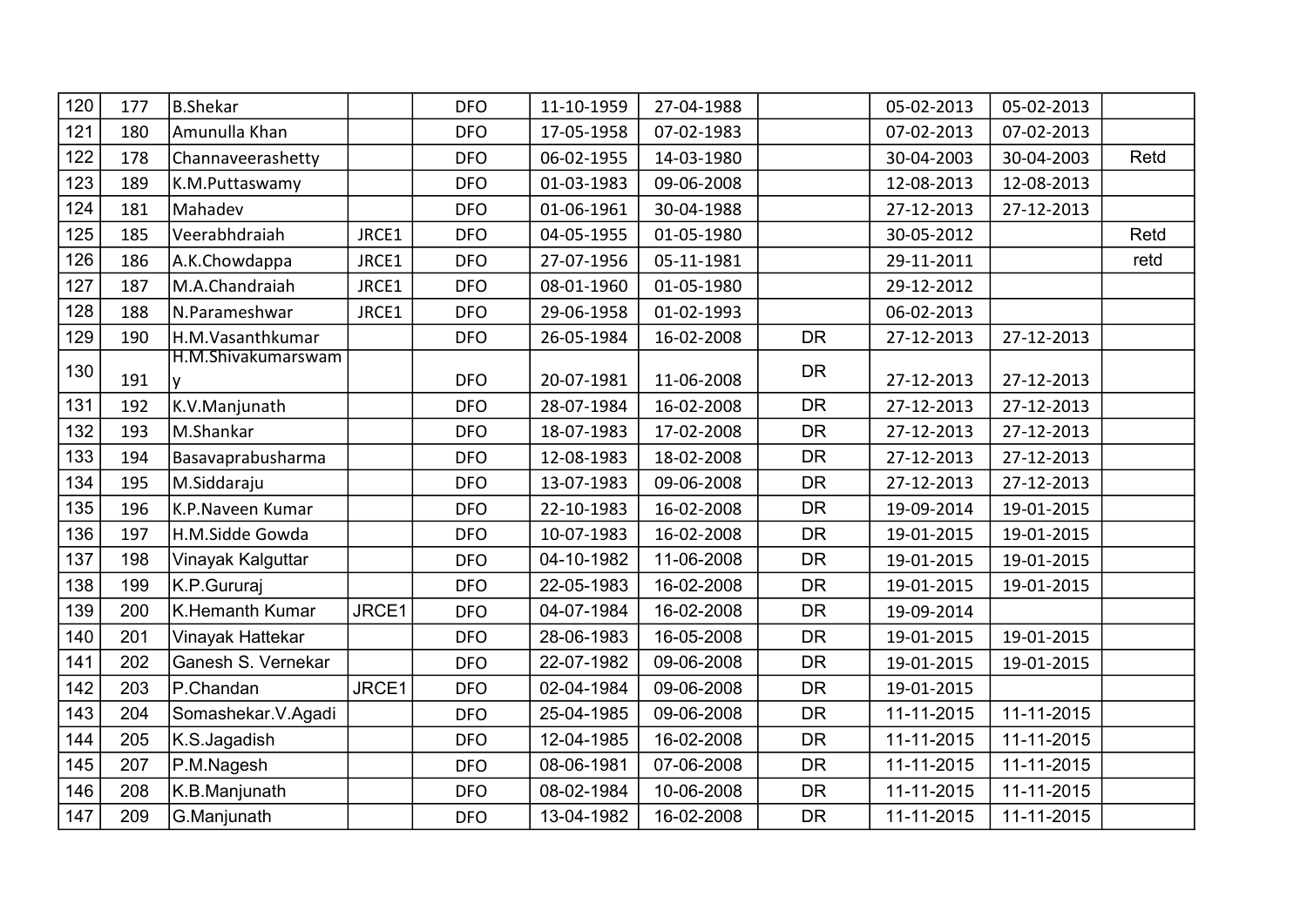| 148 | 210 | C.R.Ranganath        | JRCE2 | <b>DFO</b> | 20-01-1983  | 23-06-2008 | <b>DR</b> | 11-11-2015 |            |  |
|-----|-----|----------------------|-------|------------|-------------|------------|-----------|------------|------------|--|
| 149 | 211 | S.Kiran kumar        |       | <b>DFO</b> | 12-11-1984  | 09-06-2008 | <b>DR</b> | 11-11-2015 | 11-11-2015 |  |
| 150 | 212 | D.Ravi Kumar         |       | <b>DFO</b> | 05-06-1984  | 16-02-2008 | <b>DR</b> | 11-11-2015 | 11-11-2015 |  |
| 151 | 213 | Shashidar Neelagar   |       | <b>DFO</b> | 18-08-1983  | 16-02-2008 | <b>DR</b> | 11-11-2015 | 11-11-2015 |  |
| 152 | 214 | K.M.Siddeshwar       |       | <b>DFO</b> | 01-03-1983  | 16-02-2008 | <b>DR</b> | 11-11-2015 | 11-11-2015 |  |
| 153 | 215 | Basavaraj            |       | <b>DFO</b> | 25-07-1984  | 16-02-2008 | <b>DR</b> | 11-11-2015 | 11-11-2015 |  |
| 154 | 216 | B.M.Raghavendra      |       | <b>DFO</b> | 13-10-1981  | 16-02-2008 | <b>DR</b> | 11-11-2015 | 11-11-2015 |  |
| 155 | 217 | L.V.Ragahvendra      |       | <b>DFO</b> | 20-07-1982  | 16-02-2008 | <b>DR</b> | 11-11-2015 | 11-11-2015 |  |
| 156 | 218 | H.Raju               | JRCE1 | <b>DFO</b> | 28-07-1982  | 10-06-2008 | <b>DR</b> | 11-11-2015 |            |  |
| 157 | 219 | B.H.Nagaraju         | JRCE1 | <b>DFO</b> | 10-03-1982  | 10-06-2008 | <b>DR</b> | 11-11-2015 |            |  |
| 158 | 220 | Srinivasa B Gondali  |       | <b>DFO</b> | 15-04-1983  | 16-02-2008 | <b>DR</b> | 11-11-2015 | 11-11-2015 |  |
| 159 | 221 | M.L.Kishore          | JRCE1 | <b>DFO</b> | 29-08-1984  | 09-06-2008 | <b>DR</b> | 11-11-2015 |            |  |
| 160 | 222 | Manjunath H Sali     |       | <b>DFO</b> | 28-06-1982  | 16-02-2008 | <b>DR</b> | 11-11-2015 | 11-11-2015 |  |
| 161 | 223 | Naveen Kumar         | JRCE2 | <b>DFO</b> | 12-07-1984  | 11-06-2008 | <b>DR</b> | 11-11-2015 |            |  |
| 162 | 224 | Malingappa Langoti   |       | <b>DFO</b> | 23//09/1982 | 11-06-2008 | <b>DR</b> | 04-08-2016 | 04-08-2016 |  |
| 163 | 225 | Ravi Kumar N         |       | <b>DFO</b> | 01-07-1981  | 16-02-2008 | <b>DR</b> | 04-08-2016 | 04-08-2016 |  |
| 164 | 226 | <b>Bharth Kumar</b>  |       | <b>DFO</b> | 16-11-1985  | 09-06-2008 | <b>DR</b> | 04-08-2016 | 04-08-2016 |  |
| 165 | 227 | Revanasiddappa Putti |       | <b>DFO</b> | 01-06-1984  | 16-02-2008 | <b>DR</b> | 04-08-2016 | 04-08-2016 |  |
| 166 | 228 | J.Ganga Naik         | JRCE1 | <b>DFO</b> | 05-06-1981  | 16-02-2008 | <b>DR</b> | 04-08-2016 |            |  |
| 167 | 229 | H.S.Sunil Kumar      | JRCE1 | <b>DFO</b> | 23-05-1984  | 10-06-2008 | <b>DR</b> | 04-08-2016 |            |  |
| 168 | 230 | D.R.Ashok Kumar      | JRCE1 | <b>DFO</b> | 18-10-1985  | 09-06-2008 | <b>DR</b> | 04-08-2016 |            |  |
| 169 | 231 | M.N.Nagesh           | JRCE2 | <b>DFO</b> | 08-01-1982  | 09-06-2008 | <b>DR</b> | 04-08-2016 |            |  |
| 170 | 247 | Munirajappa          | JRCE1 | <b>DFO</b> | 04-07-1957  | 01-07-1985 |           | 29-12-2012 |            |  |

DIRECTOR GENERAL OF POLICE & DIRECTOR GENERAL KARNATAKA FIRE & EMERGENCY SERVICES